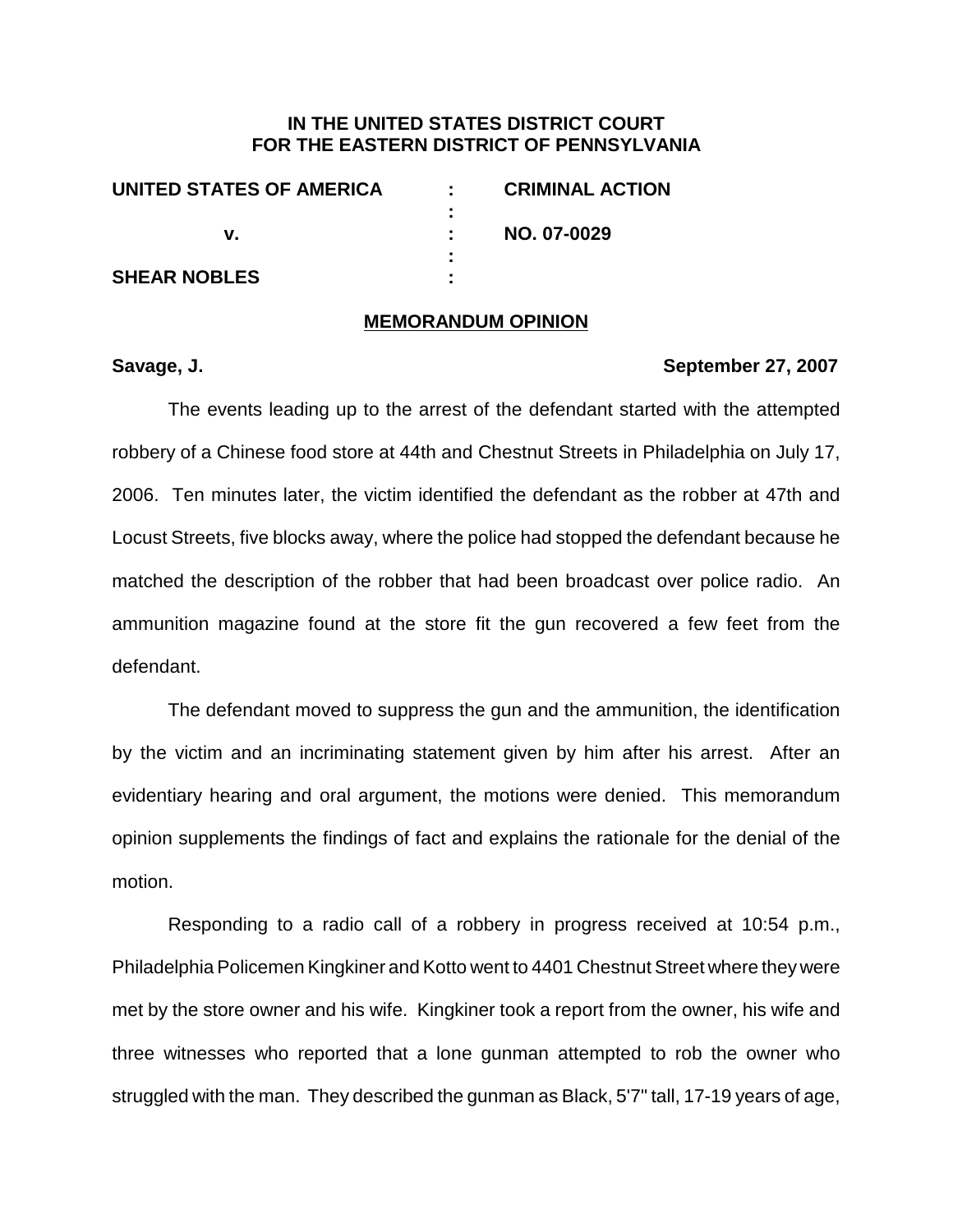wearing a black Dickies shirt over a white T-shirt and black pants.

While Kingkiner was interviewing the people at the scene, Kotto surveyed the store. He found a gun magazine on the floor.

Kingkiner broadcast the description of the gunman over police radio. Sergeant Odell Kyler, at the nearby police station, heard the broadcast and proceeded in a police vehicle with Police Officer Marta Montego to check the neighborhood for the suspect. They were looking for a Black male with a gun wearing a black Dickies shirt, black Dickies pants, black shoes and a white T-shirt.

At the area of 47th and Locust Streets, Kyler and Montego saw the defendant walking southbound on the west sidewalk of 47th Street towards Locust Street. Montego pointed the defendant out, who was then wearing black clothing, exclaiming, "There he is." As Kyler pulled the police vehicle over to the curb after passing the defendant who had turned the corner, Montego got out of the car and yelled to the defendant, "Stop, let me see your hand." Kyler observed the defendant walking with a black Dickies shirt draped over his right arm, covering his right hand.

When Montego instructed the defendant to stop, he was 10-15 feet away from the police vehicle. Despite the instruction, he continued to walk an additional few feet before stopping. In the meantime, he discarded the black Dickies shirt. Kyler frisked the defendant while Montego retrieved the shirt, which was a few feet from the defendant.

As Policeman Anthony Lazarro arrived at the scene of 47th and Locust Streets, he heard Montego warning the defendant to display his hands. Once the defendant was stopped at Kyler's police vehicle, Lazarro walked around the area and found a handgun about 3 feet from where the defendant had stopped in response to Montego's warning.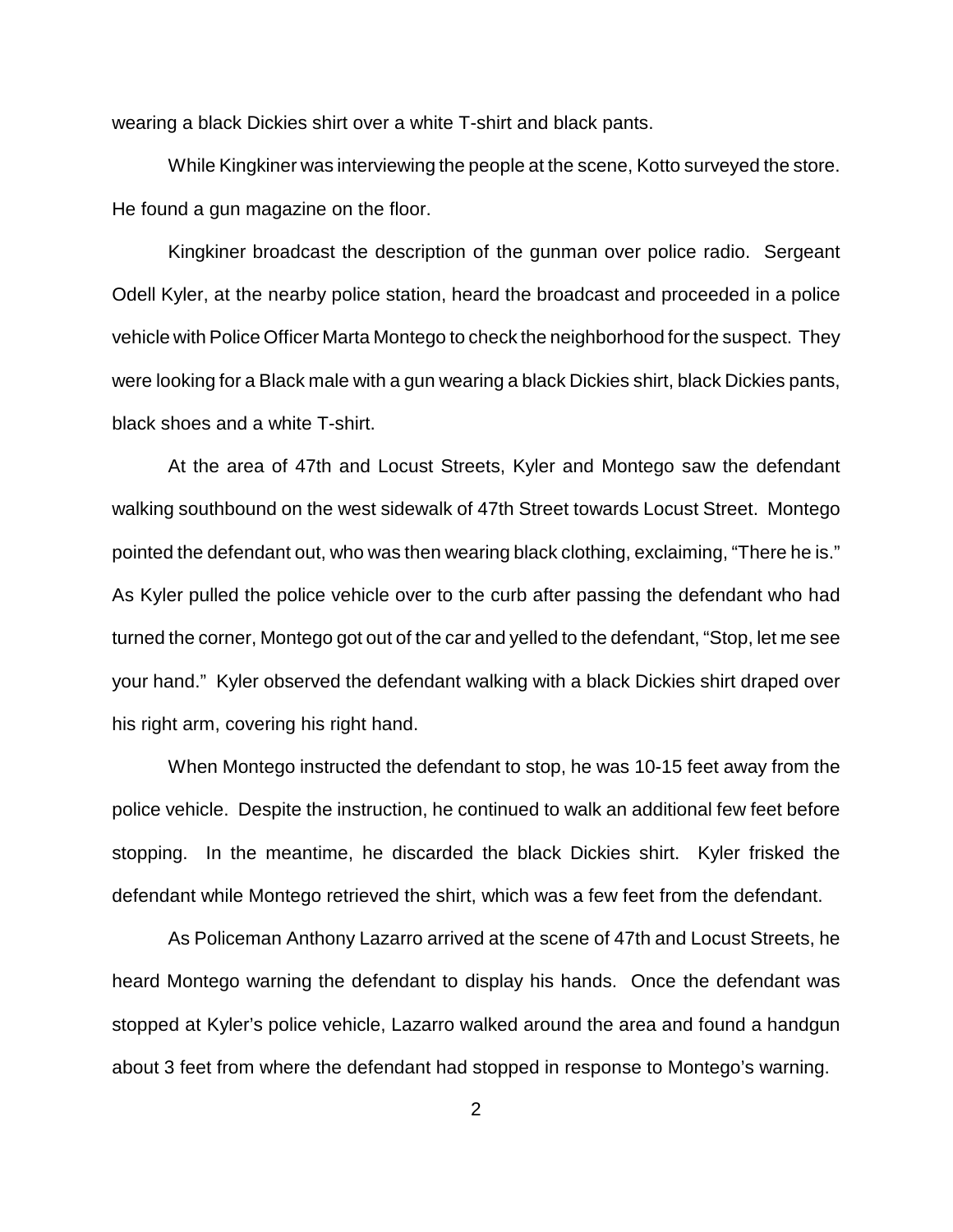Kingkiner heard a radio report that other officers had a suspect in custody at 47th and Locust Streets. With the victim whom he was transporting to police headquarters, Kingkiner went to 47th and Locust Streets where the defendant was standing on the sidewalk next to a police car.

Kingkiner asked the victim whether the defendant was the person with whom he had struggled and who had injured his hand. In response, the victim identified the defendant who was then wearing a white T-shirt, black pants and black sneaks.

The police then arrested the defendant and placed him in a police car. Montego obtained biographical information for the purpose of filling out an arrest report. While talking to Montego, the defendant, without having been given any Miranda warnings, asked her how much time she thought he would get for the gun.

#### The Seizure

The defendant contends that he was seized when the police ordered him to stop while he was walking on the sidewalk and that the seizure was without reasonable suspicion. He argues that the information regarding the description of the suspect that the police had at that time was insufficient to justify the stop. Consequently, he maintains the evidence subsequently obtained by the police must be suppressed as the product of the illegal seizure.

Before the police may stop a person they must have a reasonable, articulable suspicion that that person committed or is committing a crime. Terry v. Ohio, 392 U.S. 1, 31 (1968); United States v. Brown, 448 F.3d 239, 244 & n. 7 (3d Cir. 2006). The police must have an objective and particularized basis for suspecting that person. Brown, 448 F.3d at 246. This reasonable suspicion, considering the totality of the circumstances, may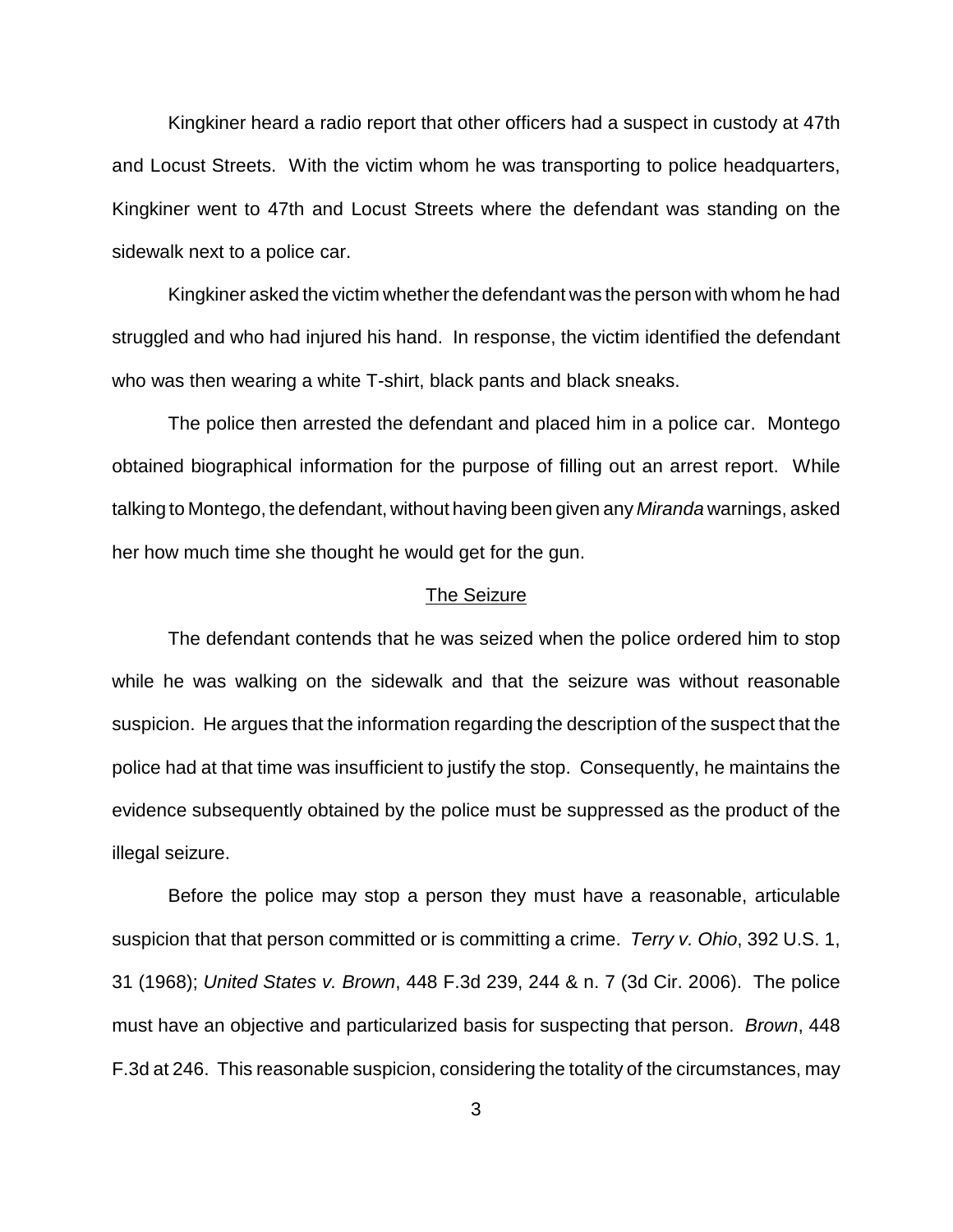result from either one or more of the following factors: specialized knowledge and investigative inferences, personal observation of suspicious behavior, information from reliable sources, and from sources that prove by the accuracy and intimacy of the information provided to be reliable as to the details of the tip. Id. at 247.

The officers had a reasonable suspicion to stop and question the defendant regarding the robbery. The description of the robber's clothing was detailed and specific. The defendant was wearing the same color and type of clothing described by the victim and witnesses to the crime. A robbery had occurred within minutes of the sighting of the defendant only three blocks from the scene. The defendant was the only person matching the description in the area along the path taken by the robber.

The description of the gunman was detailed and not merely general. It described a 5'7" Black man wearing distinctive clothing. It was not just black pants and black shirt. It was a specific brand - a Dickies black outfit.

The description was supplied by a person intimately involved - the victim of the attempted robbery who had had a face-to-face encounter with the gunman and relayed the information almost immediately after the event. He transmitted the description directly to the police at the scene. He could be held accountable for giving a false or faulty report. Considering all the facts about the information, the honesty of the victim and the basis of his knowledge, the tip about the crime and the description of the perpetrator were reliable, and provided objective facts that established reasonable suspicion in the mind of a reasonable, trained officer.

Before Kyler and Montego stopped the defendant, they observed him carrying a black shirt draped over his arm, concealing his hand. They had been advised that the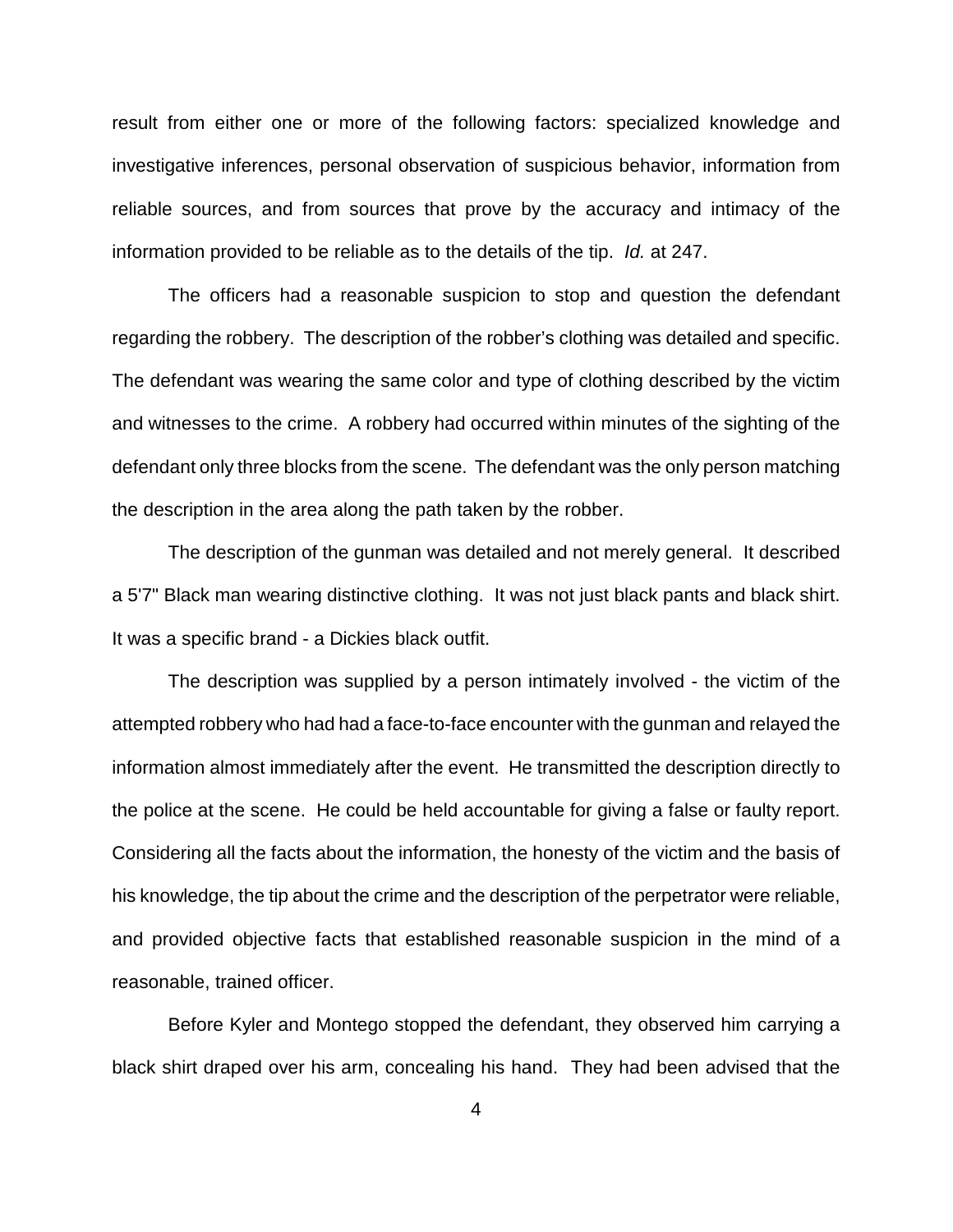suspect sought by the police was armed with a gun. Consequently, they suspected he had a gun under the shirt. This suspicion supplemented the clothing and physical descriptions of the defendant, adding to a reasonable and articulable objective basis for stopping him.

## The Gun

Regardless of when the defendant was seized, the gun recovered a few feet from him was not a fruit of that seizure. The defendant never asserted a possessory interest in the gun which was found on the ground. It was not in the defendant's possession nor was there any evidence at the time of its recovery linking it to the defendant. The police did not see the defendant throw it or hear it fall to the ground. Hence, it either had been abandoned by the defendant or belonged to someone else.

An individual has no reasonable expectation of privacy in abandoned property. Abel v. United States, 362 U.S. 217, 241 (1960); see also California v. Hodari D., 499 U.S. 621, 629 (1991). However, abandonment may be involuntary where it results from police misconduct, such as an illegal search or seizure, deceit or a pattern of harassment. United States v. Fulani, 368 F.3d 351, 355 (3d Cir. 2004). In that instance, it may be suppressed. Id. Because the stop of the defendant was not illegal, abandonment of the gun was not the product of police misconduct.

# The Identification

The victim of the attempted robbery identified the defendant while he was standing on the sidewalk next to a police car. At that time, within minutes of the crime and close to the scene of the crime, the defendant was wearing clothing matching that of the gunman who had just minutes ago struggled with the victim.

The identification process was not unnecessarily suggestive and did not create a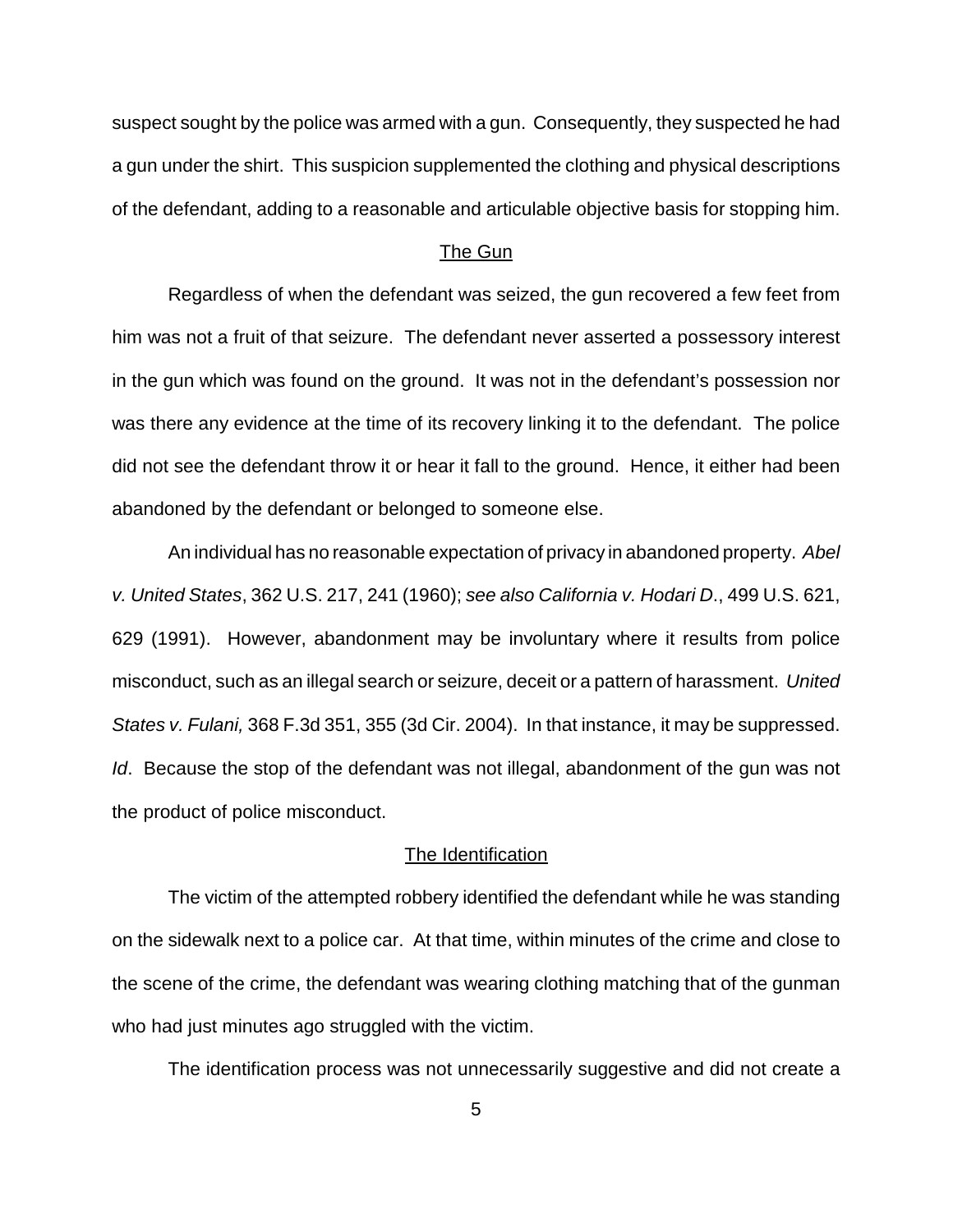substantial risk of a misidentification. Granted the defendant was the only person other than uniformed police officers that were present. However, he was not in handcuffs and the police did not suggest that he was a suspect or the robber. In short, the police did nothing to induce the victim to identify the defendant.

The victim had had an opportunity to get a good look at the gunman. He struggled with him, coming face-to-face with him at the doorway to the store. He immediately gave a detailed description of the man to the police, describing his build and distinctive clothing. He did not equivocate in identifying him when he saw him again a short time later.

Given the totality of the circumstances surrounding the identification and its basis, the identification was reliable and not unduly suggestive. The identification did not violate the defendant's due process rights because it was reliable and was not unnecessarily suggestive. See Manson v. Brathwaite, 432 U.S. 98, 113-114 (1977). The identification procedures did not violate due process because they were not "unnecessarily suggestive" and did not create a "substantial risk of misidentification." Neil v. Biggers, 409 U.S. 188, 198-199 (1972); United States v. Emanuele, 51 F.3d 1123, 1128 (3d Cir. 1995). Examined in light of the totality of the circumstances, the identification procedures in this case were reliable. Government of Virgin Islands v. Riley, 973 F.2d 224, 228 (3d Cir. 1992). Considering the complainant's original opportunity to observe the defendant, the accuracy of the initial description, the degree of certainty when viewing the defendant at the show up, and the elapsed time between the crime and the identification procedures, the identification of the defendant by the victim was reliable. See Neil, 409 U.S. at 199-200; Emanuele, 51 F.3d at 1128.